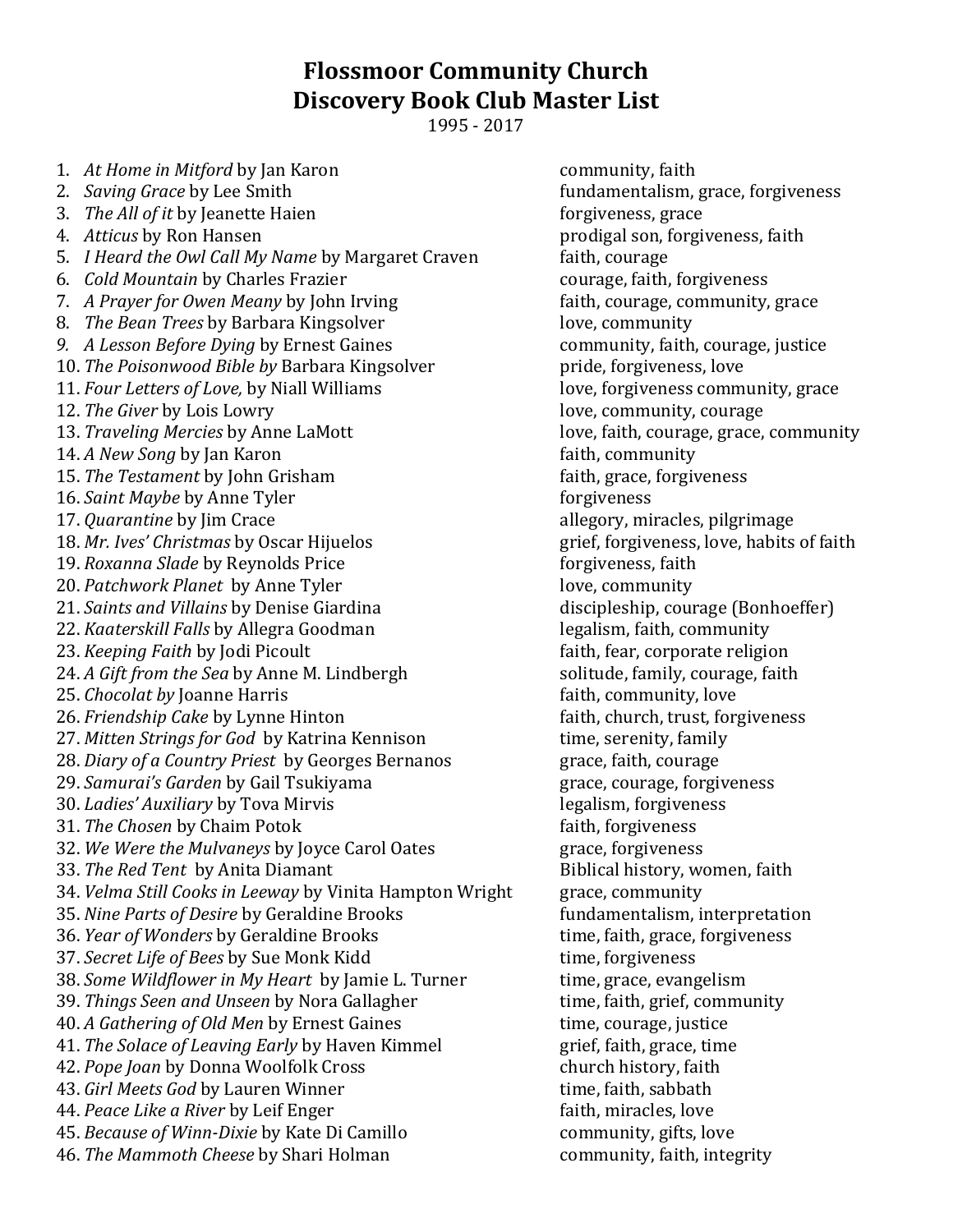47. *The Winter Seeking* by Vinita Hampton Wright lectio devina 48. *The Kite Runner* by Khalid Hosseini atonement, forgiveness 49. *The Art of Mending* by Elizabeth Berg memory, forgiveness, grief 50. *Gilead* by Marilynne Robinson **faith, forgiveness, Prodigal son allegory** 51. *The Preservationist* by David Maine Noah, faith, obedience 52. *Joshua* by Joseph Girzone **faith**, discipleship 53. *A Change of Heart* by Philip Gulley **grace**, faith, forgiveness 54. *Child of My Heart by Alice McDermott* faith, loss, forgiveness 55. *A Thread of Grace* by Mary Doria Russell courage, faith, atonement 56. *Broken for You* by Stephanie Kallos atonement, community 57. *The Known World* by Edward P. Jones slavery, faith, sin 58. *The Book Thief by Marcus Zusak* and *I* and *Love, atonement, words* 59. *The Glass Castle* by Jeannette Walls survival, courage, truth 60. *The Memory Keeper's Daughter* by Kim Edwards guilt, truth, forgiveness 61. *Light on Snow by Anita Shreve* truth, fear, grief 62. *A Song I Knew by Heart by Bret Lott* Book of Ruth, grief 63. *Saving Fish from Drowning* by Amy Tan atonement, consequences 64. *Three Cups of Tea* by Greg Mortenson service, discipleship 65. *Suite Francaise* by Irene Nemirovsky good and evil, war 66. *A Thousand Splendid Suns* by Khalid Hosseini love, forgiveness, sacrifice 67. *Water for Elephants* by Sara Gruen Jacob, evil, memory 68. *Everything Good Will Come* by Sefi Atta identity, courage, truth 69. *Abide with Me* by Elizabeth Strout atonement, community, grief, 70. *The Miracle Life of Edgar Mint* by Brady Udall forgiveness, guilt, words 71. *The Yiddish Policeman's Union* by Michael Chabon Messiah, boundaries, sacrifice, Abraham 72. *Here If You Need Me* by Kate Braestrup faith, grief, service 73. *My Soul to Keep by Davis Bunn* Faith at work faith at work 74. *The Reluctant Fundamentalist* by Mohsin Hamid grief, identity, nationalism 75. *The Faith Club* by Idliby, Oliver, and Warner faith, truth, peace, pluralism 76. *The Guernsey Literary and Potato Peel Pie Society* community, sacrifice, love, by Mary Anne Shaffer and Annie Barrows courage 77. *Mudbound* by Hillary Jordan justice, compassion, forgiveness 78. *People of the Book* by Geraldine Brooks tolerance, pluralism, faith 79. *Olive Kitteridge* by Elizabeth Strout forgiveness for giveness 80. *Gardens of Water by Alan Drew* faith, forgiveness 81. *The Invisible Wall* by Harry Bernstein faith, forgiveness, love, prejudice 82. *Stalking the Divine* by Kristin Ohlson **finding faith, community** 83. *Liar's Club* by Mary Karr **formulate in the control of the forgiveness**, justice, faith 84. *The Emperor of Ocean Park* by Stephen Carter faith, grief, mystery, greed 85. *Little Bee* by Chris Cleave atonement, forgiveness, evil 86. *Acts of Faith* by Eboo Patel pluralism, community, faith, service 87. *Tallgrass* by Sandra Dallas justice, prejudice, community, forgiveness 88. *The Lacuna* by Barbara Kingsolver **in the set of the set of the connection** identity, racism, justice, connection 89. *Major Pettigrew's Last Stand* by Helen Simonson prejudice, pride, love 90. *Hannah Coulter* by Wendell Berry community, grief, faith, peace 91. *The Girl Who Fell From the Sky* by Heidi Durrow identity, justice, race, fear 92. *Jayber Crow* by Wendell Berry heaven, community, faith, war,

grief, forgiveness, gossip Bible, ministry, religion

93. *This Odd and Wondrous Calling* by L. Daniel & M. Copenhaver ministry, vocation, call 94. *Devotion* by Dani Shapiro meditation, grief, forgiveness, religion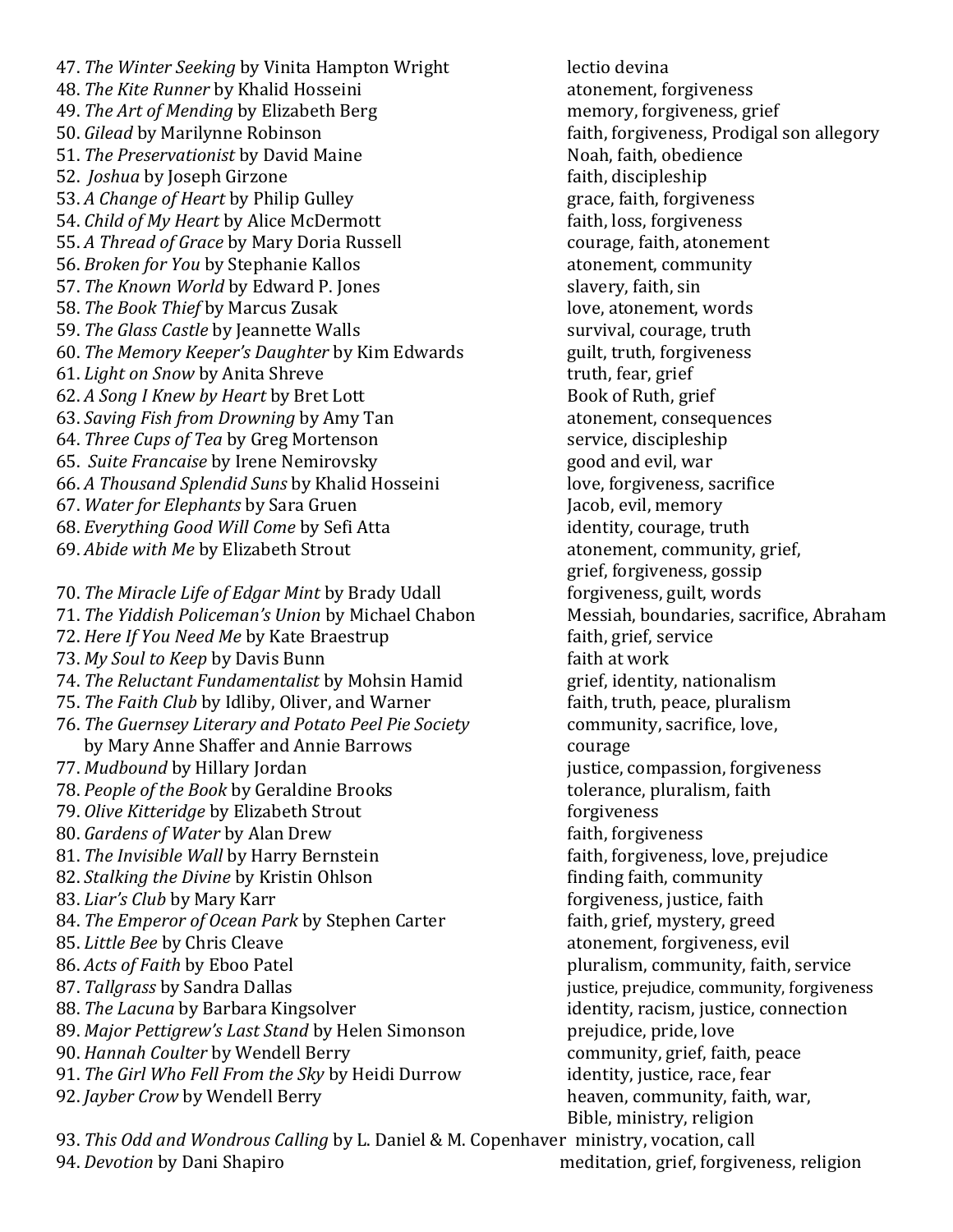| 95. | <i>The Summer Book by Tove Jansson</i>                        |
|-----|---------------------------------------------------------------|
|     | 96. Extremely Loud and Incredibly Close by Jonathan Safran Fo |
|     | 97. Madonnas of Leningrad by Debra Dean                       |
|     | 98. Okay for Now by Gary Schmidt                              |
|     | 99. Half of a Yellow Sun by Chimamanda Ngozi Adichie          |
|     | 100. House of Prayer No. 2 by Mark Richard                    |
|     | 101. Flunking Sainthood by Jana Riess                         |
|     | 102. Between Shades of Gray by Ruta Sepetys                   |
|     | 103. Safe from the Sea by Peter Geye                          |
|     | 104. The Unlikely Pilgrimage of Harold Fry by Rachel Fry      |
|     | 105. Caleb's Crossing by Geraldine Brooks                     |
|     | 106. A Land More Kind Than Home by Wiley Cash                 |
|     | 107. Wonder by R. J. Palacio                                  |
|     | 108. A Good American by Alex George                           |
|     | 109. Salvage the Bones by Jesmyn Ward                         |
|     | 110. American Born Chinese by Gene Luen Yang                  |
|     |                                                               |
|     | 111. In the Bleak Midwinter by Julia Spencer-Fleming          |
|     | 112. Ordinary Grace by William Kent Krueger                   |
|     | 113. Sojourn by Andrew Krivak                                 |
|     | 114. The Lighthouse Road by Peter Geye                        |
|     | 115. Burial Rites by Hannah Kent                              |
|     | 116. The Storied Life of A. J. Fikry by Gabrielle Zevin       |
|     | 117. My Grandfather's Blessings by Rachel Naomi Rehmen        |
|     | 118. Just Mercy by Bryan Stevenson                            |
|     | 119. Benediction by Kent Haruf                                |
|     | 120. Pastrix by Nadia Bolz-Weber                              |
|     | 121. Go Set a Watchman by Harper Lee                          |
|     | 122. The Cleaner of Chartres by Salley Vickers                |
|     | 123. The Fisherman by Chigozie Obioma                         |
|     | 124. This Boy's Life by Tobias Wolff                          |
|     | 125. The Red Notebook by Antoine Laurain                      |
|     | 126. The Underground Railroad by Colson Whitehead             |
|     | 127. The Woman Next Door by Yewande Omotoso                   |
|     | 128. La Rose by Louise Erdrich                                |

er grief memory, loss, war, love, grief community war, hope faith, forgiveness, call practicing faith forgiveness, grief prodigal son, forgiveness, grief 104. *The Unlikely Pilgrimage of Harold Fry* by Rachel Fry grief, forgiveness 105. *Caleb's Crossing* by Geraldine Brooks Calvinism, education evil, religion, forgiveness hospitality, kindness forgiveness love, family, poverty, race, grief identity, stereotyping, selfacceptance, faith doubt, faith, fear 112. *Ordinary Grace* by William Kent Krueger grief, peace, forgiveness sacrifice, love, forgiveness forgiveness, community, evil justice, faith, transformation 116. *The Storied Life of A. J. Fikry* by Gabrielle Zevin grief, isolation, love Jewish blessings justice, mercy grace, dying, forgiveness, church theology, forgiveness, recovery justice, acceptance labyrinth, love, faith love, grief, evil, Cain & Abel forgiveness, family love, hope, grief justice, courage 127. *The Woman Next Door* by Yewande Omotoso race, justice, forgiveness atonement, grief, forgiveness

death, aging, fear, love, prayer